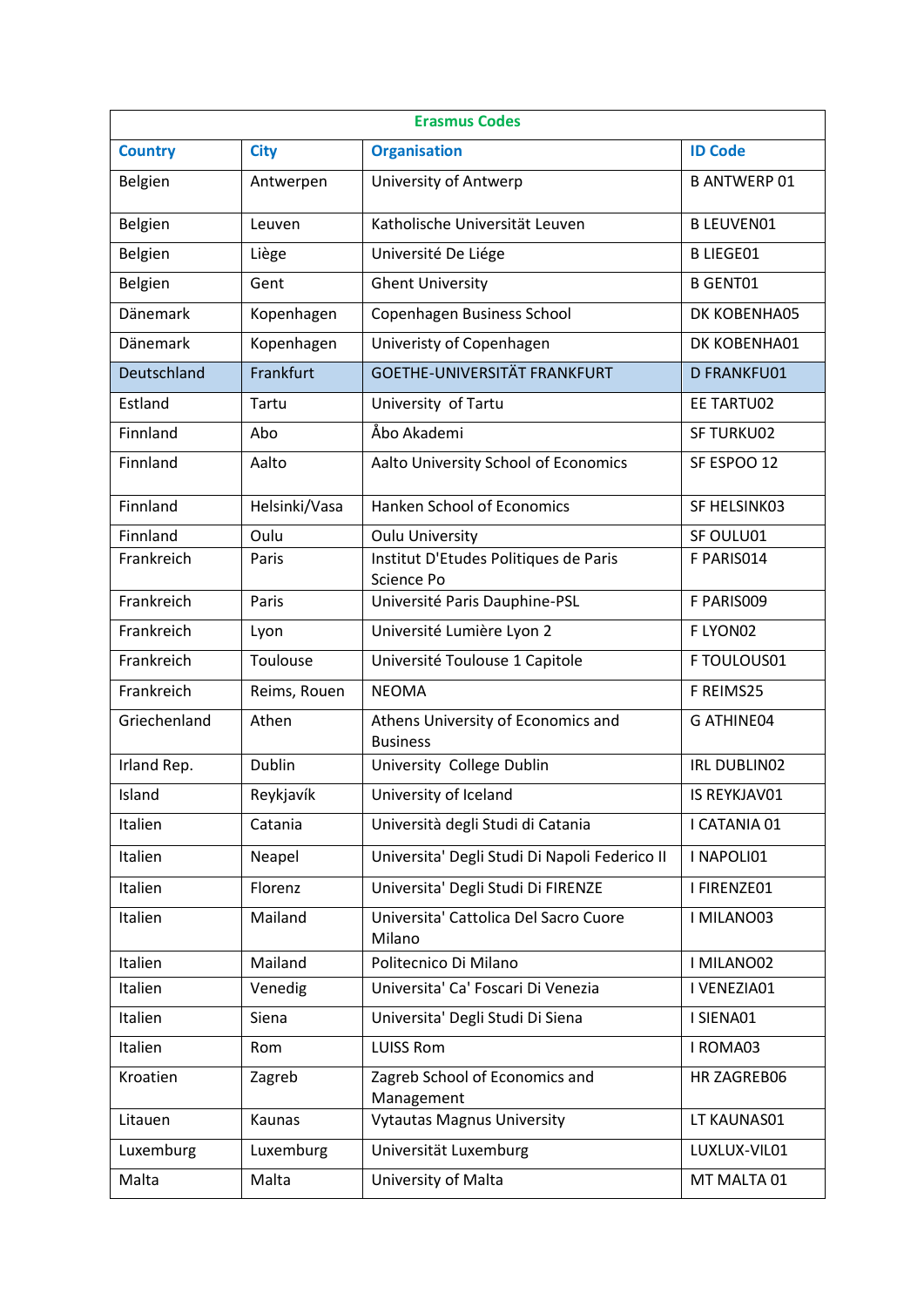| Norwegen       | Bergen           | University of Bergen                  | N BERGEN01          |
|----------------|------------------|---------------------------------------|---------------------|
| Norwegen       | Oslo             | Norwegian Business School Oslo        | N SANDVIC02         |
| Niederlande    | Groningen        | University of Groningen               | NL GRONING01        |
| Niederlande    | Rotterdam        | Erasmus School of Economics Rotterdam | NL ROTTERD01        |
| Niederlande    | Tilburg          | <b>Tilburg University</b>             | <b>NL TILBURG01</b> |
| Österreich     | Graz             | Karl-Franzens Universität Graz        | A GRAZ01            |
| Österreich     | Wien             | Universität Wien                      | A WIEN01            |
| Polen          | <b>Breslau</b>   | <b>Wroclaw University</b>             | PL WROCLAW01        |
| Polen          | Krakau           | <b>Cracow University of Economics</b> | PL KRAKOW04         |
| Portugal       | Lissabon         | Universidade Católica Portuguesa      | P LISBOA01          |
| Portugal       | Coimbra          | Universidade de Coimbra               | P COIMBRA01         |
| Portugal       | Porto            | University of Porto                   | P PORTO02           |
| Portugal       | Lissabon         | Universidade de Lisboa                | P LISBOA109         |
| Schweden       | Göteborg         | <b>Gothenburg University</b>          | S GOTEBOR01         |
| Schweden       | Linköping        | Linköping University                  | S LINKOPI01         |
| Schweiz        | St. Gallen       | Universität St. Gallen                | CH ST-GALL09        |
| Schweiz        | Zürich           | Universität Zürich                    | CH-ZURICH01         |
| Schweiz        | Lausanne         | Université De Lausanne                | CH LAUSANN01        |
| Slowenien      | Ljubljana        | University of Ljubljana               | SI LJUBLJA01        |
| Solwakei       | Pressburg        | University of Economics Bratislava    | SK BRATISL03        |
| Spanien        | <b>Barcelona</b> | Universitat Autònoma de Barcelona     | E BARCELO02         |
| Spanien        | Barcelona        | Universitat Pompeu Fabra              | E BARCELO15         |
| Spanien        | Barcelona        | Universitat de Barcelona              | E BARCELO01         |
| Spanien        | Granada          | Universidad de Granada                | E GRANADA01         |
| Spanien        | Madrid           | Universidad Carlos III de Madrid      | E MADRID14          |
| Spanien        | Madrid           | Universidad Autonoma de Madrid        | E MADRID04          |
| Spanien        | Alicante         | Universidad De Alicante               | E ALICANT01         |
| Spanien        | Zaragoza         | Universidad Zaragoza                  | E ZARAGOZ01         |
| Tschechien     | Prag             | Karls-Universität Prag                | <b>CZ PRAHA07</b>   |
| Türkei         | Ankara           | <b>Bilkent University</b>             | TR ANKARA07         |
| Türkei         | Istanbul         | <b>Bogazici University</b>            | TR ISTANBU01        |
| Türkei         | Istanbul         | Sabanci University                    | TR ISTANBU20        |
| Ungarn         | <b>Budapest</b>  | Eötvös Loránd University              | HU BUDAPES01        |
| United Kingdom | Southampton      | University of Southampton             | UK SOUTHAM01        |
| United Kingdom | Birmingham       | University of Birmingham              | UK BIRMING02        |
| United Kingdom | Newcastle        | Northumbria University                | UK NEWCAST02        |
| United Kingdom | Exeter           | University of Exeter                  | UK EXETER01         |